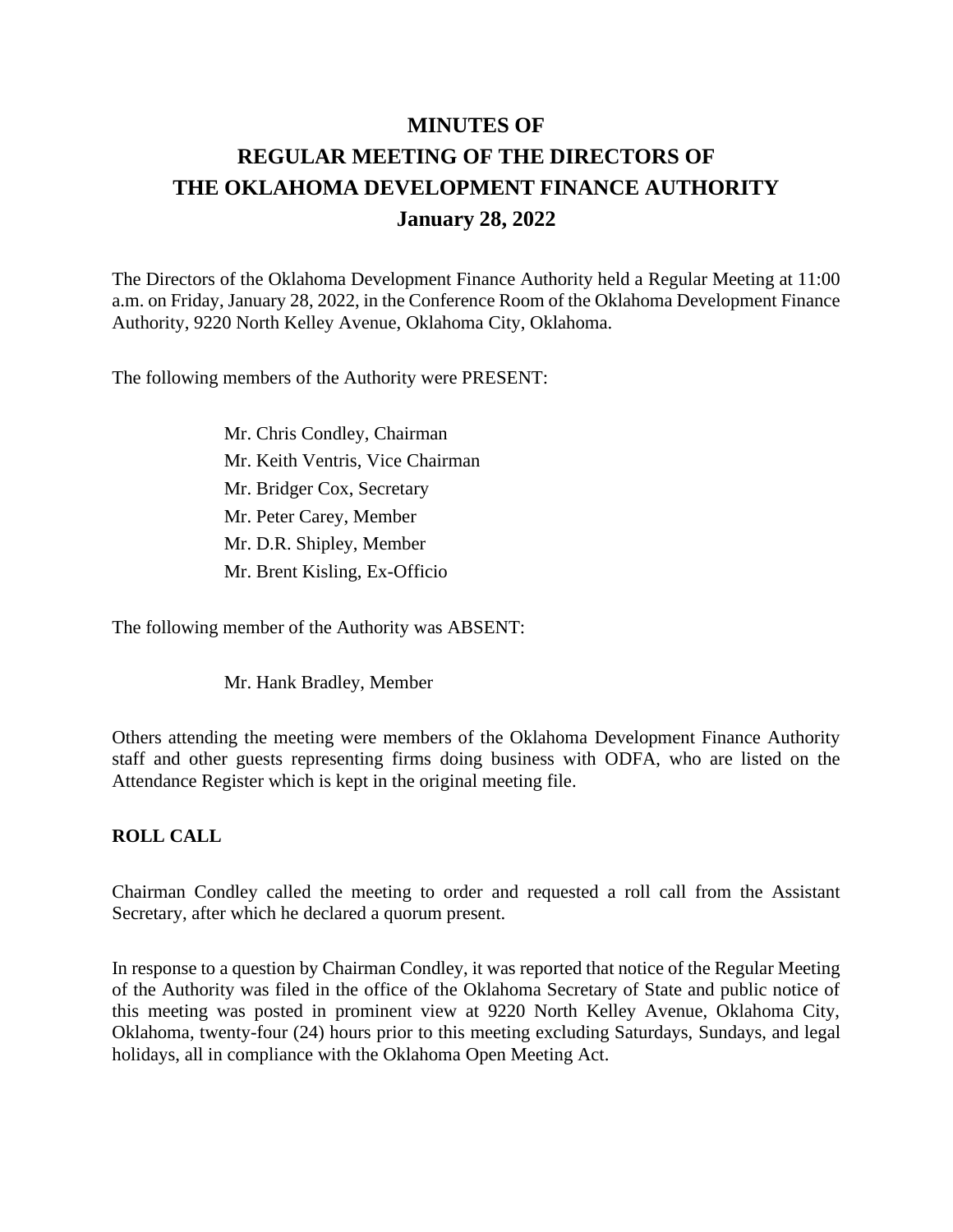## **APPROVAL OF MINUTES OF THE MEETING OF DECEMBER 21, 2021**

Minutes of the meeting held December 21, 2021, had been sent electronically to the Board Members prior to the meeting and the reading was waived. Mr. Shipley made a motion to approve the minutes as transmitted. Mr. Carey seconded the motion. All members present voted Aye.

## **FINANCIAL REPORT**

Mr. Davis reported that for December 31<sup>st</sup>, FY22, the revenues were \$661,349 compared to the same period a year ago at \$767,215. This is a decrease of 14% which is fairly significant. Mr. Davis felt there were a couple of things that were driving this, and one is the extremely low interest rates which makes the interest income off. Also, the annual admin fee was off, primarily due to the refunding of the principal amount of bonds that OSU did in May of 2021. The Cross Village bonds that were defeased in a settlement issue also contributed to this. The expenses were \$520,244 versus \$495,801, a 5% increase from a year ago. This leaves the operating net income of \$141,105 compared to \$278,498 a year ago. There are several projects that are in the pipeline that will be closing soon.

Chairman Condley asked if there were any questions or comments concerning the report. Hearing none, he asked if there was a motion. Mr. Ventris made a motion to approve the financial report, as presented. Mr. Cox seconded the motion. All members present voted AYE.

# **NEW LOAN APPLICATIONS/PROJECTS**

## **A. Oklahoma Development Finance Authority (ODFA) – \$200,000,000 The Oklahoma Development Finance Authority Conduit Program – Higher Education Master Lease/Purchase Real Property Program, Series 2022**

*Discussion, possible action granting preliminary and final approval authorizing the Authority to enter Higher Education Master Lease/Purchase Real Property Program and cause to be issued bonds under said Program (the Bonds) in one or more series in the total aggregated principal amount not to exceed \$200,000,000 for the calendar year 2021* 

Mr. Stoner stated that the next three items pertain to the Master Lease Program. Every year at the beginning of the year we need approvals for the calendar year. The Master Lease Program has been around since 2001 and has helped to support over twenty-five different colleges and universities that are under the Oklahoma State Regents for Higher Education. This program has been an efficient program for the Authority and for the State. This program allows projects to be pooled from various universities and have the ultimate backstop of the Higher Education appropriation dollars to help attain the State's credit rating. Many colleges and universities would not have the access to the market and would not have the State's credit rating. This also allows them to share expenses.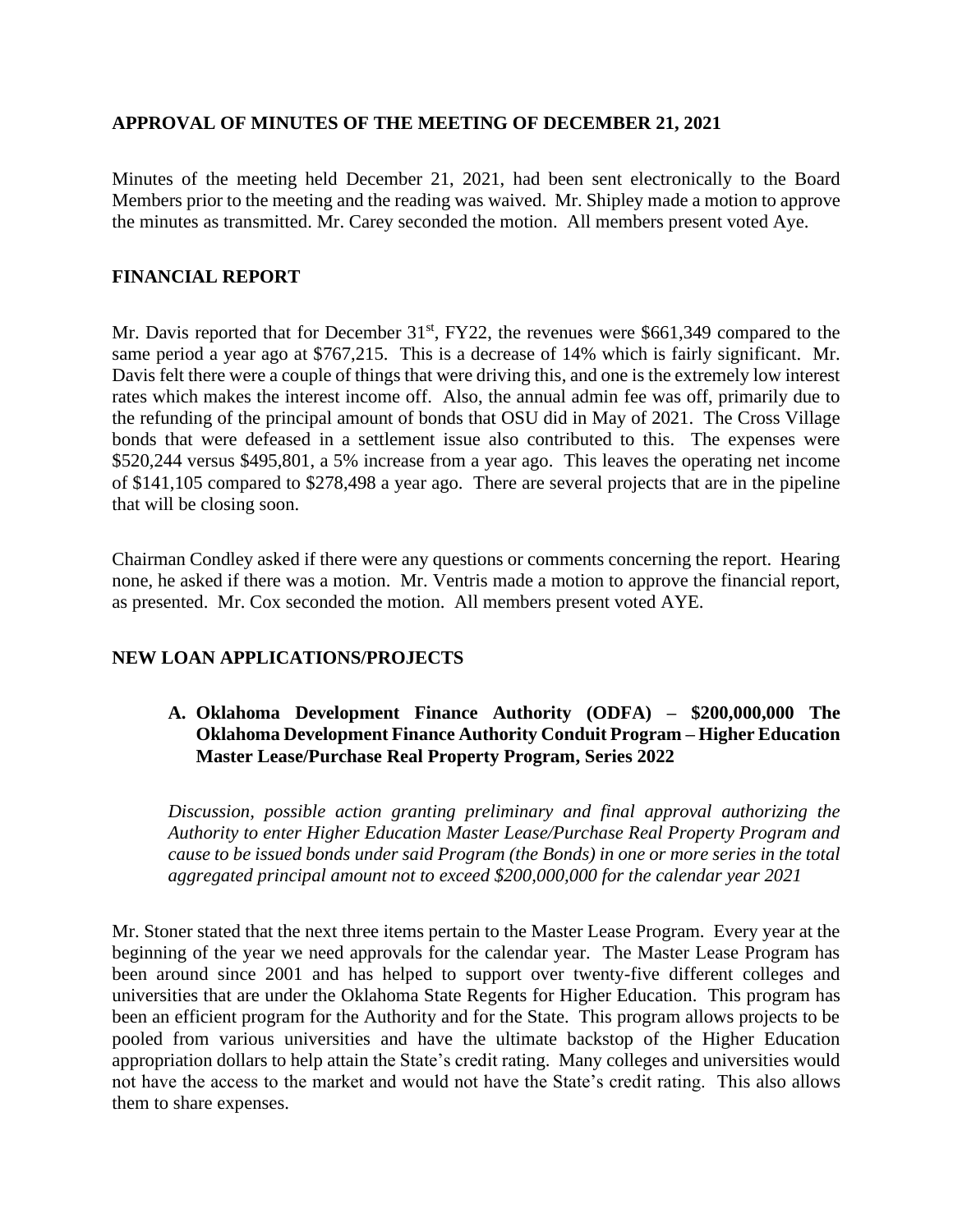This first agenda item is for \$200 million Higher Education Master Lease/Purchase Real Property Program, Series 2022. This part of the program began in 2006. There is no statutory cap on how much can be issued each year. The \$200 million request is not an indication of how much might be utilized this year. The projects are currently in the process of review and approval. The Regents for Higher Education are currently gathering the projects from the different universities. They are due today and next week the Regents will submit the list of approved projects to the Legislature for review. After a 45-day review period there will be a final list that we will begin to work from. In recent years there has been a public hearing to review the list. The Authority's position has always been to approve the program and get the financing team in place, so that when the projects have been approved and are ready, we can move forward. Last year, the Authority issued \$45 million in this program. The year before that \$81 million was issued. Mr. Stoner stated that you would have to go back several years before the program issued, over \$100 million. The amount for today is not to exceed \$200 million for the Master Lease/Purchase Real Property Program, Series 2022.

Mr. Cox made a motion to approve the project. Mr. Shipley seconded the motion. Upon Roll Call, the vote was as follows:

| AYE: | Carey, Condley, Cox, Kisling, Shipley, Ventris |
|------|------------------------------------------------|
| NAY: | <b>NONE</b>                                    |

## **B. Oklahoma Development Finance Authority (ODFA) – \$50,000,000 Master Lease Equipment Program, Series 2022**

*Discussion, possible action granting preliminary and final approval authorizing the Authority to enter into Higher Education Master Lease/Equipment Program and cause to be issued bonds under said Program (the Bonds) in one or more series in the total aggregated principal amount not to exceed \$50,000,000 for the calendar year 2022*

Mr. Stoner added that Item B. is like Item A., but this is specifically for the Master Lease Equipment Program, Series 2022. There is a statutory annual cap of \$50 million. The Authority has not exceeded \$20 million in the last 7 years of this program. These items are for equipment needs for the university and colleges and they get pooled together. They do not have the same review process at the legislature as the Real Property projects because they are much smaller projects. By allowing the universities/colleges the opportunity to pool the projects and get better financing terms, lower rates, and lower cost of issuance. This approval is for the 2022 Master Lease Equipment Program for the calendar year in an amount not to exceed \$50 million.

Mr. Ventris made a motion to approve the project. Mr. Carey seconded the motion. Upon Roll Call, the vote was as follows:

| AYE: | Carey, Condley, Cox, Kisling, Shipley, Ventris |
|------|------------------------------------------------|
| NAY: | <b>NONE</b>                                    |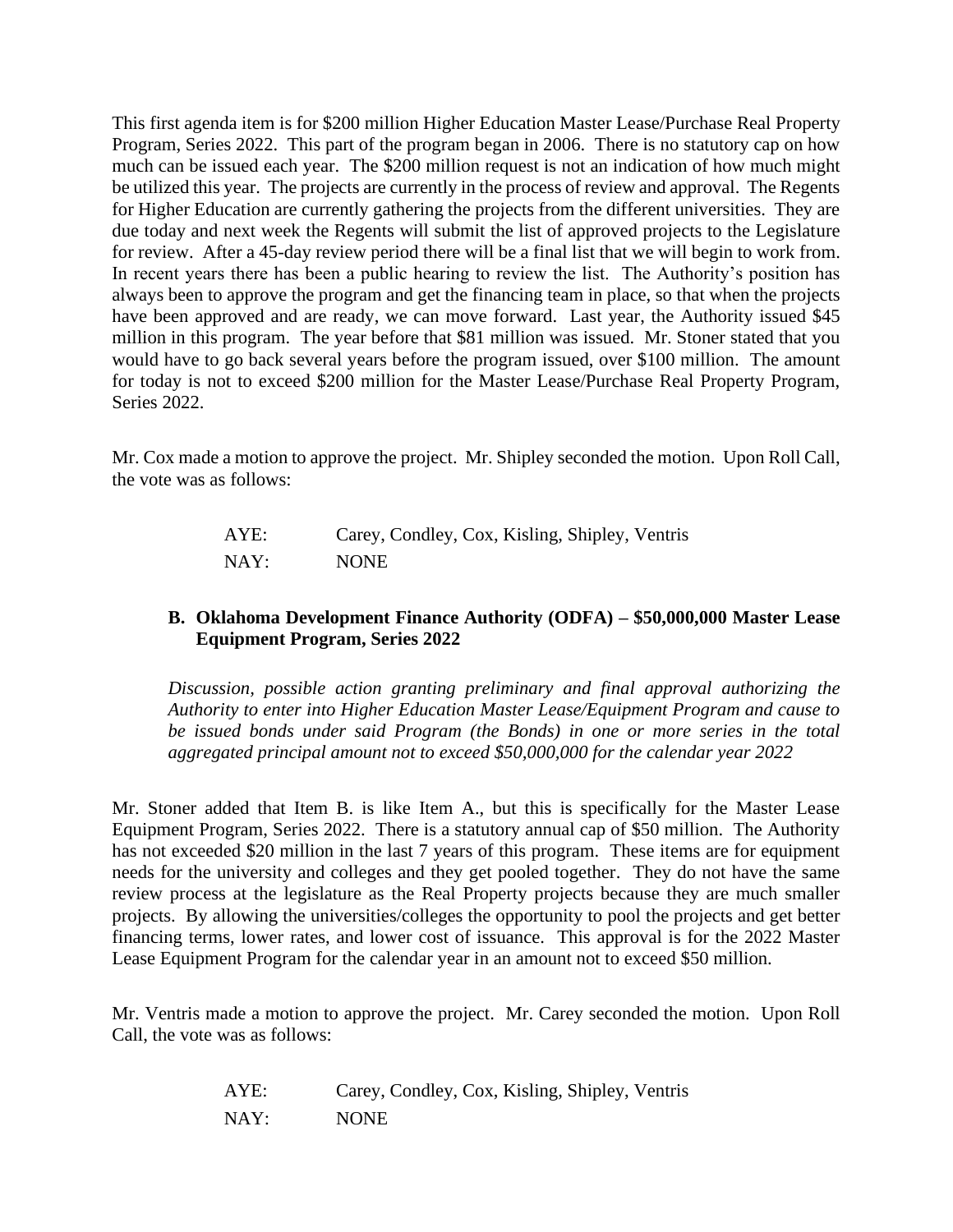**C. Oklahoma Development Finance Authority (ODFA) – Conduit Program Higher Education Master Lease/Purchase Program, Series 2022 (Equipment and Real Property) – Request for Professional Services (RFP Selection)**

*Discussion and possible vote on selection of Bond Counsel, Underwriter, Trustee Bank, Special Tax Counsel and Printer Services for the ODFA's Higher Education Master Lease/Purchase Program, Series 2022* 

Mr. Stoner stated that the last agenda item under the Master Lease Program is for the service providers. Every year the Authority puts together an RFP for several service providers which include underwriter, bond counsel, special tax counsel, trustee, and printer. Mr. Stoner stated that this process is done every January to define the team so that once the projects are ready, we have a team in place to begin working on the projects. They can begin to structure the projects and put them together and look at the timeline needs and different things that might be imperative to the program each year. The RFPs were sent out the first of January and the Authority received RFPs and have reviewed them with a subcommittee made of Mr. Shipley, Mr. Carey, and Mr. Ventris. The subcommittee has made a recommendation for the service providers. Mr. Shipley stated that they have reviewed the numbers and have chosen the providers and he asked for approval as presented.

Mr. Stoner added that the recommendation for approval is as follows: Underwriter - Bank of Oklahoma; Bond Counsel – Public Finance Law Group; Trustee Bank – Bank of Oklahoma; Special Tax Counsel – Hawkins, Delafield & Wood; Printer – Financial Printing Resources, Inc.

Mr. Shipley made a motion to approve the RFP selections. Mr. Ventris seconded the motion. Upon Roll Call, the vote was as follows:

> AYE: Carey, Condley, Cox, Kisling, Shipley, Ventris NAY: NONE

#### **D. Oklahoma Development Finance Authority (ODFA) – \$300,000 Oklahoma Community Economic Development Pooled Finance Act Award (Home Wet Bar), Series 2022**

*Discussion and possible with respect to a resolution acknowledging receipt of a Determination Letter from the Oklahoma Department of Commerce ("ODOC Determination Letter"); implementing the financial incentive described in the ODOC Determination Letter, namely, the Oklahoma Community Economic Development Pooled Finance Act (Home Wet Bar Project), Series 2022, in an aggregate principal amount estimated at \$300,000 (the "Award"); approving and authorizing the execution and*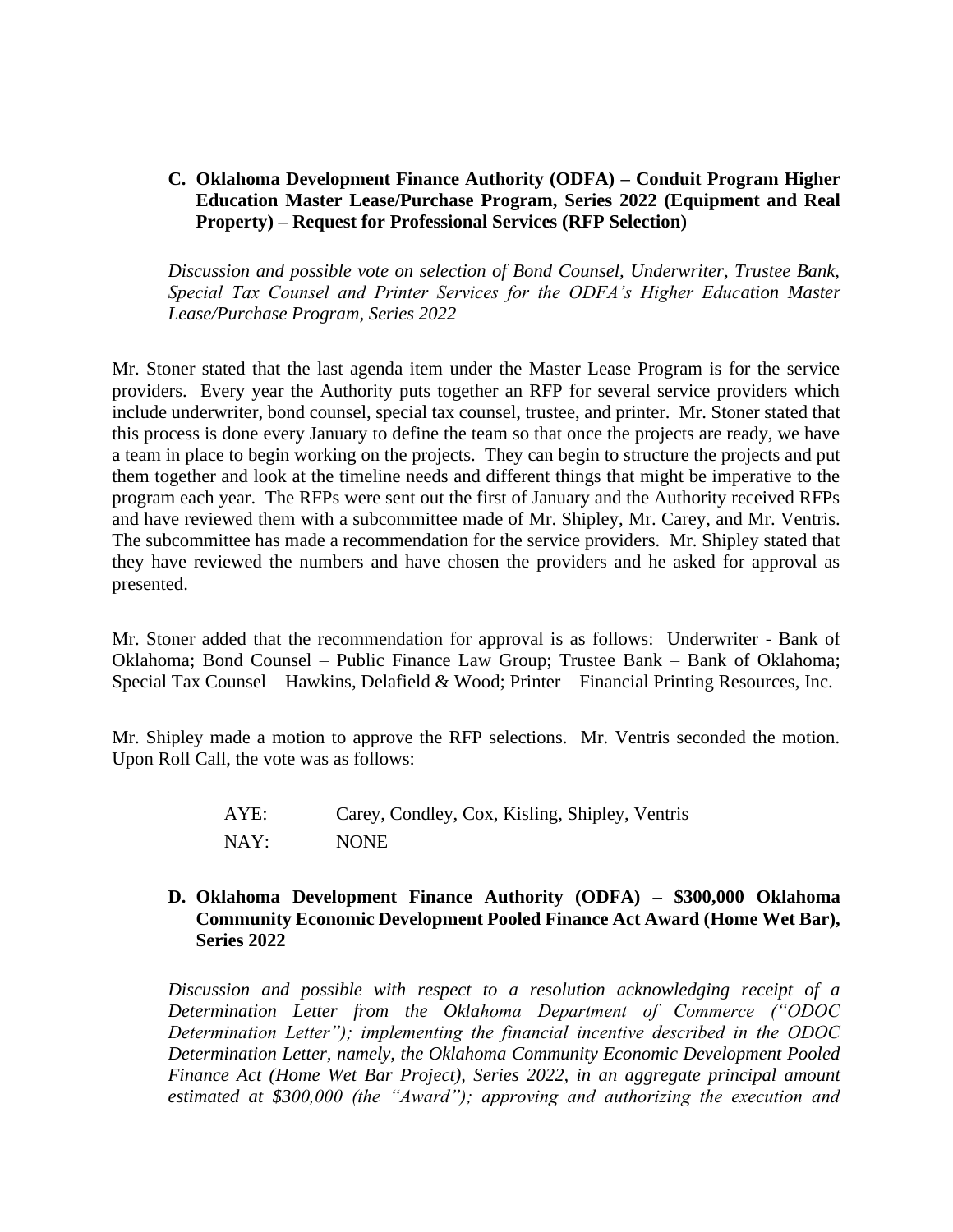*delivery of a Funding Agreement and other related documents; and containing additional matters relating thereto.*

Mr. Stoner stated that these last three items are for the Business Expansion Incentive Program, these are not obligations to ODFA, but we are the funding mechanism for this incentive program. The incentive program was established in 2009 and ODFA administers the program. Mr. Stoner added that we do not have application or credit exposure. ODFA administers the funds, and this program is designed to help growing Oklahoma businesses. About 80% of new jobs created tend to come from existing businesses. This incentive program is the best in the nation in terms of "grow your own" and helping businesses grow. The research division at the Oklahoma Department of Commerce reviews every application and is required by statute to determine a net positive benefit of each of the projects before they come for Board approval. ODFA's responsibility is the administration including documentation, managing funds and approval from the Board.

The first project is for Home Wet Bar. Mr. Stoner introduced Mr. Keith Winter, President of Home Wet Bar. Home Wet Bar was a recipient of OIEP, and they have an opportunity for more growth and have submitted another application. Mr. Winter gave a brief overview of the business.

Mr. Stoner added that on page 33 of the board packet is a summary of the project. This documents that Home Wet Bar is making a capital investment of \$4.3 million. The award amount is for \$300,000 over a 4-year term. This will create an additional \$2.5 million in annual payroll.

Mr. Cox made a motion to approve the project. Mr. Shipley seconded the motion. Upon Roll Call, the vote was as follows:

| AYE: | Carey, Condley, Cox, Kisling, Shipley, Ventris |
|------|------------------------------------------------|
| NAY: | <b>NONE</b>                                    |

# **E. Oklahoma Development Finance Authority (ODFA) – \$150,000 Oklahoma Community Economic Development Pooled Finance Act Award (E&I Co.), Series 2022**

*Discussion and possible with respect to a resolution acknowledging receipt of a Determination Letter from the Oklahoma Department of Commerce ("ODOC Determination Letter"); implementing the financial incentive described in the ODOC Determination Letter, namely, the Oklahoma Community Economic Development Pooled Finance Act (E&I Co. Project), Series 2022, in an aggregate principal amount estimated at \$150,000 (the "Award"); approving and authorizing the execution and delivery of a Funding Agreement and other related documents; and containing additional matters relating thereto.*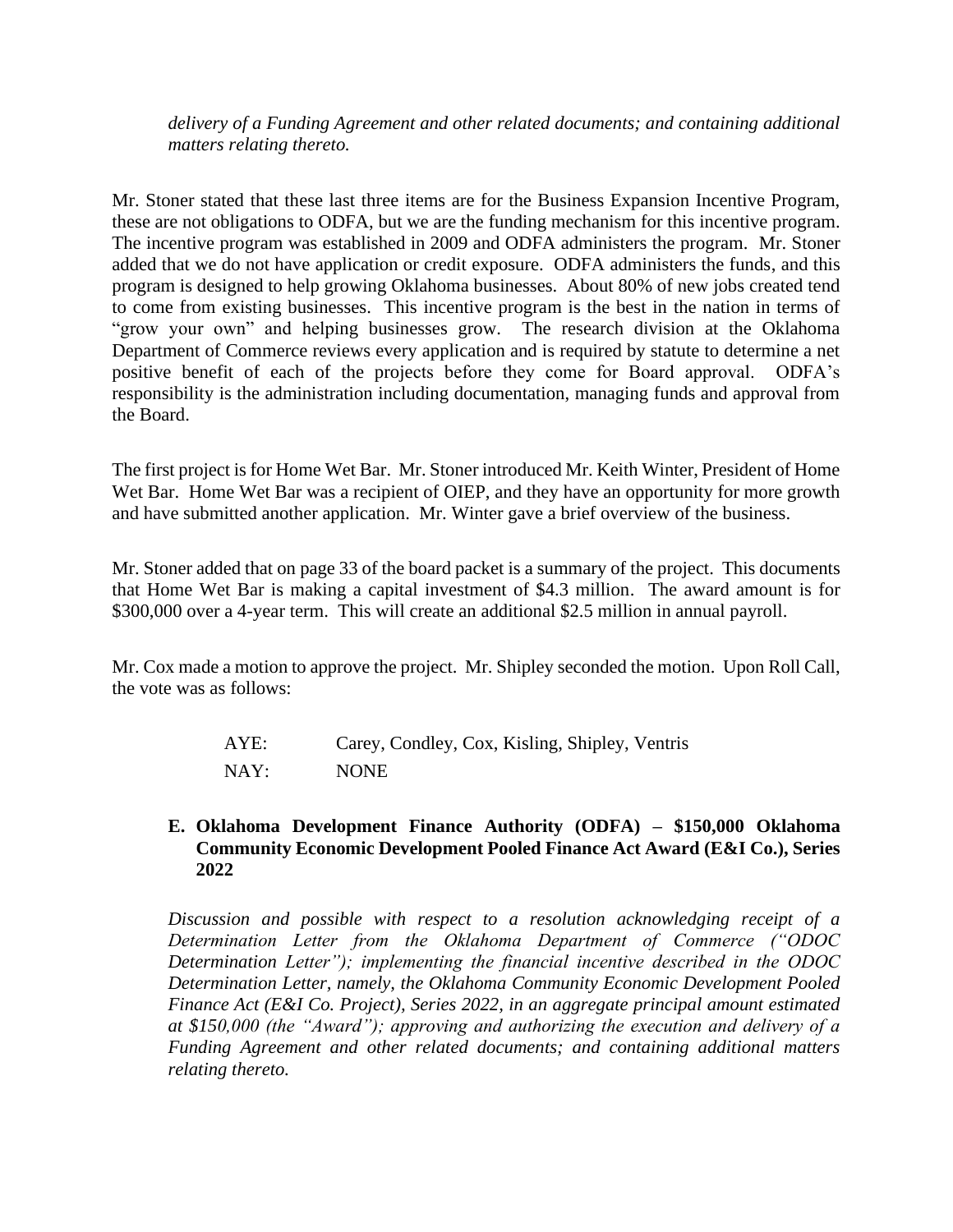Ms. Harris presented E&I Co. out of Tulsa, Oklahoma. This company was established in 1974 and they are a family-owned business. The company was founded by Ron Scott and Steve Jansen, who is a disabled Vietnam veteran. The men and their sons run the operations. They deliver creative engineering solutions for electric motors, custom controls, automation in electrical buildings. The clients are in the oilfield, industrial, mechanical, and agribusiness sectors. They also provide a control panel for the schools located in Oklahoma. The current facility is over 50,000 square feet with fifty employees. In response to Covid 19 they leveraged their core electrical engineering expertise to develop an electrostatic sprayer system. This system has been beneficial in combatting Covid 19. E&I sales is currently adding an additional 20,000 square feet and purchasing over \$450,000 in equipment to keep up with the demand. Ms. Harris stated that they helped assist this business last year with an SBA loan to build this addition to their building and at they time they purchased additional equipment. E&I is seeking \$150,000 award and they are a current OIEP recipient. They will employ ten new people in 2022 and in 2023 for a total of twenty new employees. The Oklahoma Department of Commerce has determined that this project is a net benefit positive for the State. They seek the Board's approval for this award in the amount of \$150,000. The payback for the award will be for 3 years.

Mr. Ventris made a motion to approve the project. Mr. Cox seconded the motion. Upon Roll Call, the vote was as follows:

| AYE: | Carey, Condley, Cox, Kisling, Shipley, Ventris |
|------|------------------------------------------------|
| NAY: | <b>NONE</b>                                    |

## **F. Oklahoma Development Finance Authority (ODFA) – \$1,000,000 Oklahoma Community Economic Development Pooled Finance Act Award (Kelvion Project), Series 2022**

*Discussion and possible with respect to a resolution acknowledging receipt of a Determination Letter from the Oklahoma Department of Commerce ("ODOC Determination Letter"); implementing the financial incentive described in the ODOC Determination Letter, namely, the Oklahoma Community Economic Development Pooled Finance Act (Kelvion Project), Series 2022, in an aggregate principal amount estimated at \$1,000,000 (the "Award"); approving and authorizing the execution and delivery of a Funding Agreement and other related documents; and containing additional matters relating thereto.*

Ms. Harris introduced Ms. Christine O'Connor, managing director of Kelvion located in Catoosa, OK. The Oklahoma Department of Commerce has determined that they are eligible for a \$1 million award.

Ms. O'Connor stated that Kelvion is a company that makes heat exchangers. Tulsa is the heating exchanger capitol of the world. There are more heat exchange manufacturers located in Oklahoma than anywhere else in the world. Ms. O'Connor stated that they have been growing steadily and gave a slide presentation of the plant.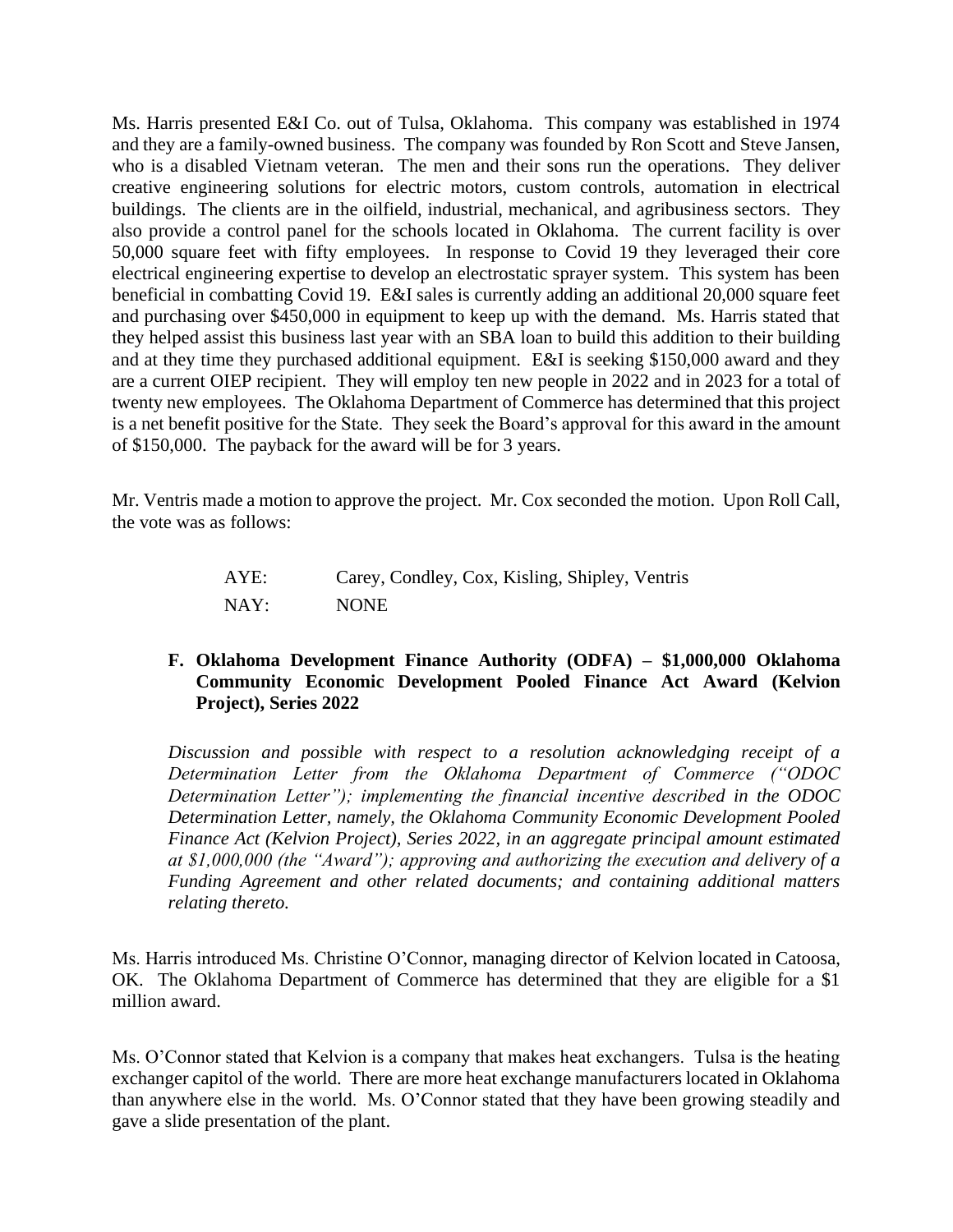Mr. Cox made a motion to approve the project. Mr. Shipley seconded the motion. Upon Roll Call, the vote was as follows:

> AYE: Carey, Condley, Cox, Kisling, Shipley, Ventris NAY: NONE

## **REVIEW AND POSSIBLE APPROVAL OF TRAVEL CLAIMS**

Mr. Shipley made a motion to approve the travel claims. Mr. Cox seconded the motion. All members present voted AYE.

#### **PRESIDENT'S REPORT**

Mr. Davis thanked all the board members for their flexibility with the meeting date and time being changed. In working with the utility securitization, it may require some more flexibility with the February meeting.

Mr. Davis stated that today the board heard about three new projects with the Business Expansion Incentive Program. It is always exciting to see what this program is doing to incentivize capital investment, job creation, and good Oklahoma companies expanding their capabilities and diversifying revenue sources. This makes for healthier companies, communities, and employees. The staff is currently managing thirty-seven active projects for this program. There is a \$200 million capacity that is an evergreen concept of every dollar that gets paid back on a project, frees that dollar up for another project. This means that there is \$43 million between the thirty-seven projects. There is \$157 million capacity in the program. The thirty-seven active projects did not include the three that were approved today.

The Oklahoma Innovation Expansion Program was the carryover from the ODFA and Department of Commerce's response to help businesses back in 2020 when Covid hit. This program was created to be an annual program. The applications for this program were taken in May 2021 and there were 105 projects for \$7.5 million in incentives. To date, there has been \$5.17 million in awards paid and there is \$1.45 million to collect and disburse. Mr. Davis is working with the Department of Commerce, Oklahoma Manufacturing Alliance, Select Oklahoma, local economical development organizations, Oklahoma Business Roundtable to begin to market and make the announcement to open the OIEP application window for 2022, April 4, 2022, and closing it April 15<sup>th</sup>. This will give the staff enough time to coordinate the legal documents and work with the Oklahoma Tax Commission to begin incentive payments to the companies in June.

The Bounce Back program from 2020 had 86 companies. The extension of this program has helped about  $20 - 25$  companies. Mr. Davis thinks there will be more companies this next time. Mr. Davis added that Mr. Stoner and Ms. Harris are getting out and spending time with the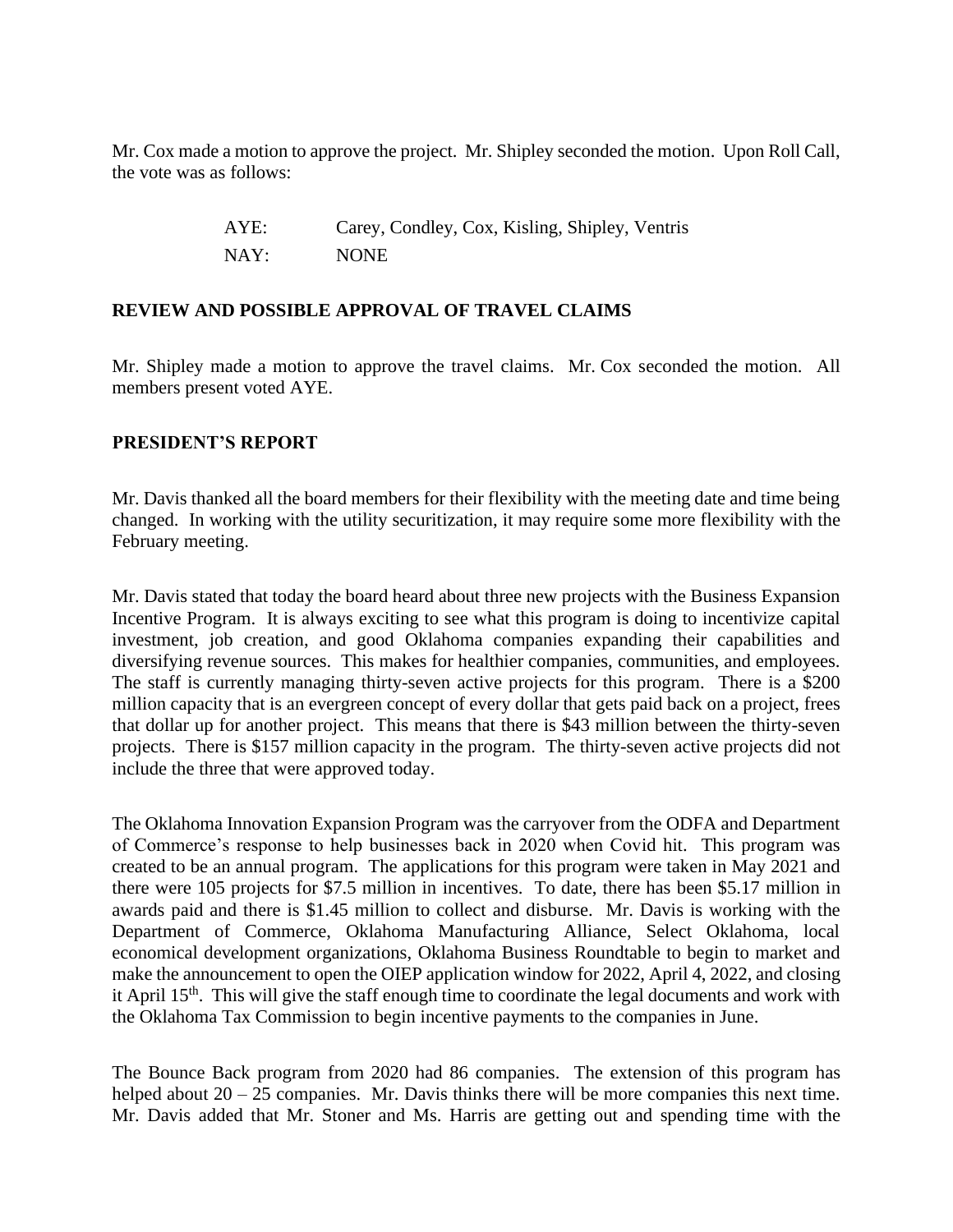companies. The Authorities Operation and Development report list is growing. While visiting with the companies; they continue to show interest in coming back with more plans for projects.

Mr. Davis added that we talked about the Oklahoma Master Lease Equipment and Real Property this month. The staff has been working with the RFP's and the State Bond Advisor's Office to sign off on the fees for the 2022 Program.

The next thing Mr. Davis talked about was the utility securitization bond financing. Staff continues to work on the documents for OG&E bond issuance so they will be ready to go with all the approvals, if and when the Oklahoma Supreme Court validation comes down. On Wednesday morning at 10:30 Mr. Davis was at the Supreme Court. The Oklahoma Judicial Center was closed to the public. There were eight people present in the hearing room. This procedure was for oral arguments for and against the bond issuance. There was no decision that came out of this process. The referee heard the arguments, and he will finalize the report that will go to the Supreme Court justices. Mr. Davis stated that the Authority went through this process before in 2012-2013 regarding the Master Lease Program. There was not a case that the Authority went and stood before the Supreme Courts and justices. Mr. Davis thinks that the justices will review the report and they will deliberate and judge and then they will announce whether they will validate the bonds or not. Mr. Davis feels the bonds will be validated and at that time staff will move forward with structuring, marketing, and issuing the bonds. Mr. Davis is hopeful the bonds will be validated soon since time is somewhat of the essence with the short-term financing for OG&E that matures in March. Everyday of delay will be additional interest costs and an additional burden on the ratepayers. Hopefully, by the end of February or early March there will be an announcement about the validation of the bonds. Mr. Davis added that he had sent out a link for the Supreme Court hearing to all the board members. Mr. Davis stated that our bond counsel did a phenomenal job. There was also a stand-alone case that was filed for any bonds under those statutes. The Authority has until February 8<sup>th</sup> to respond to that filing. That case was filed by former state representative Mike Reynolds. Mr. Davis added that the Authority will reply to this filing, and he will update the Board at the next meeting in February.

There are not any utility action items on the agenda today, other than the President's Report stating where we are currently. Mr. Davis stated that late Tuesday evening we received from the Corporation Commission the approval of the ONG financing order. Mr. Davis stated the financing order for ONG is approximately \$1.37 billion. It was also a 2-1 vote from the Corporation Commission. There was a dissent included in the financing order from Commissioner Anthony. It was a 7-page dissent was included with the financing order. Mr. Davis told the Board members to let him know if any of them would like a copy of the order. The Authority is still waiting for PSO and Centerpoint/Summit financing orders. They are going through the process now with the Corporation Commission. We might receive one of the financing orders right around February 23<sup>rd</sup>, so he will be monitoring this, and we may need to have some flexibility and extend the board meeting a little further out. This was for Senate 1050 utility securitization for regulated utilities. There was also Senate Bill 1049 which was a loan program that was set up for unregulated utilities, this was not a good solution for most of the coops. However, GRDA took a deep dive looking at the program with the financial advisors, investment bankers, Treasurer's Office and Mr. Davis received word that they would be issuing the bonds in their own name. As of right now Mr. Davis does not know of any entity that will be utilizing the unregulated loan program.